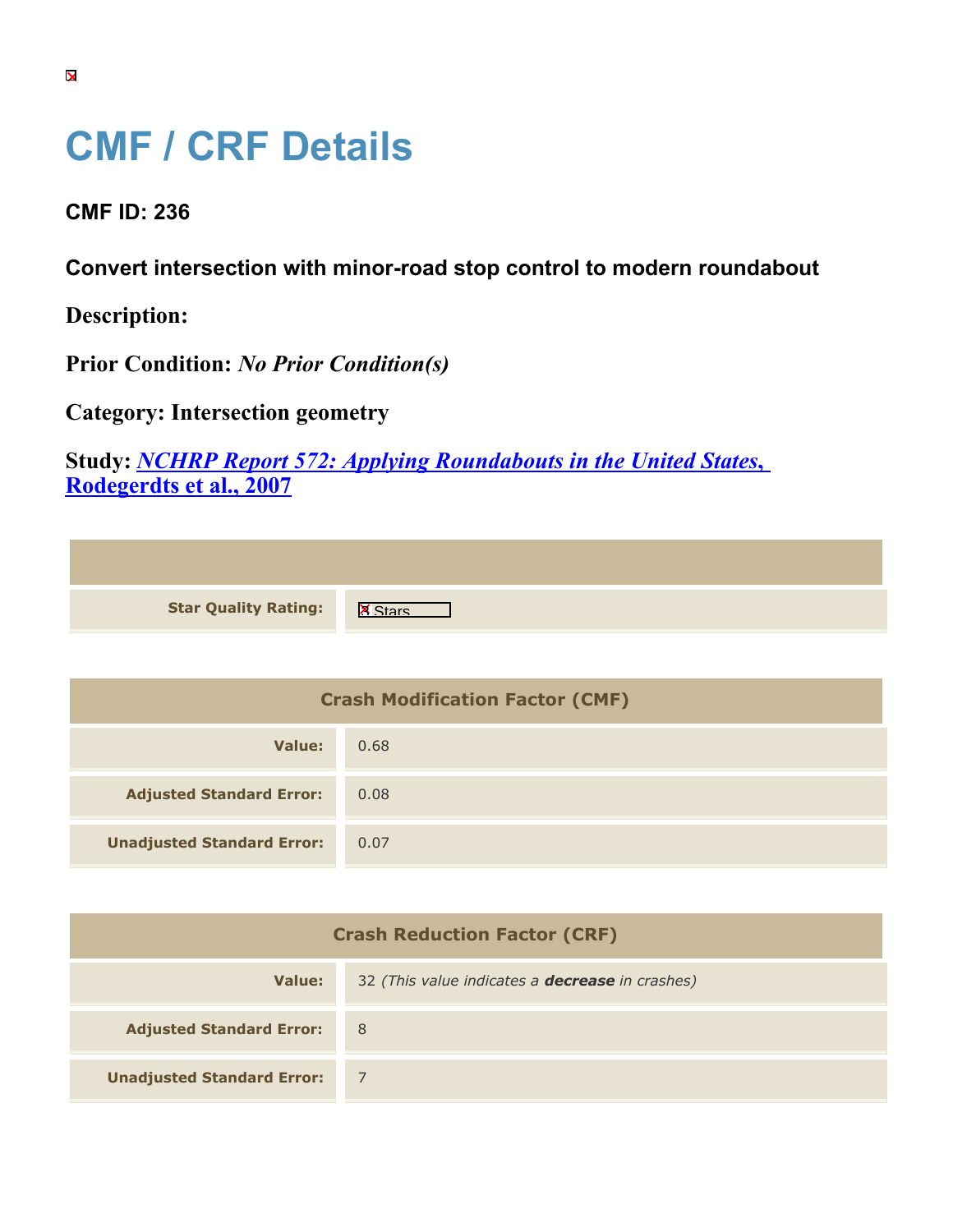| <b>Applicability</b>                    |                                           |
|-----------------------------------------|-------------------------------------------|
| <b>Crash Type:</b>                      | All                                       |
| <b>Crash Severity:</b>                  | All                                       |
| <b>Roadway Types:</b>                   | Not Specified                             |
| <b>Number of Lanes:</b>                 | $1$ or $2$                                |
| <b>Road Division Type:</b>              |                                           |
| <b>Speed Limit:</b>                     |                                           |
| <b>Area Type:</b>                       | Suburban                                  |
| <b>Traffic Volume:</b>                  |                                           |
| <b>Time of Day:</b>                     |                                           |
| If countermeasure is intersection-based |                                           |
| <b>Intersection Type:</b>               | Roadway/roadway (not interchange related) |
|                                         | $A$ $A$                                   |

| <b>Intersection Geometry:</b>     | $4$ -leg        |
|-----------------------------------|-----------------|
| <b>Traffic Control:</b>           | Stop-controlled |
| <b>Major Road Traffic Volume:</b> |                 |
| <b>Minor Road Traffic Volume:</b> |                 |
|                                   |                 |

| <b>Development Details</b>       |                |
|----------------------------------|----------------|
| <b>Date Range of Data Used:</b>  |                |
| <b>Municipality:</b>             |                |
| State:                           |                |
| <b>Country:</b>                  |                |
| <b>Type of Methodology Used:</b> | $\overline{2}$ |